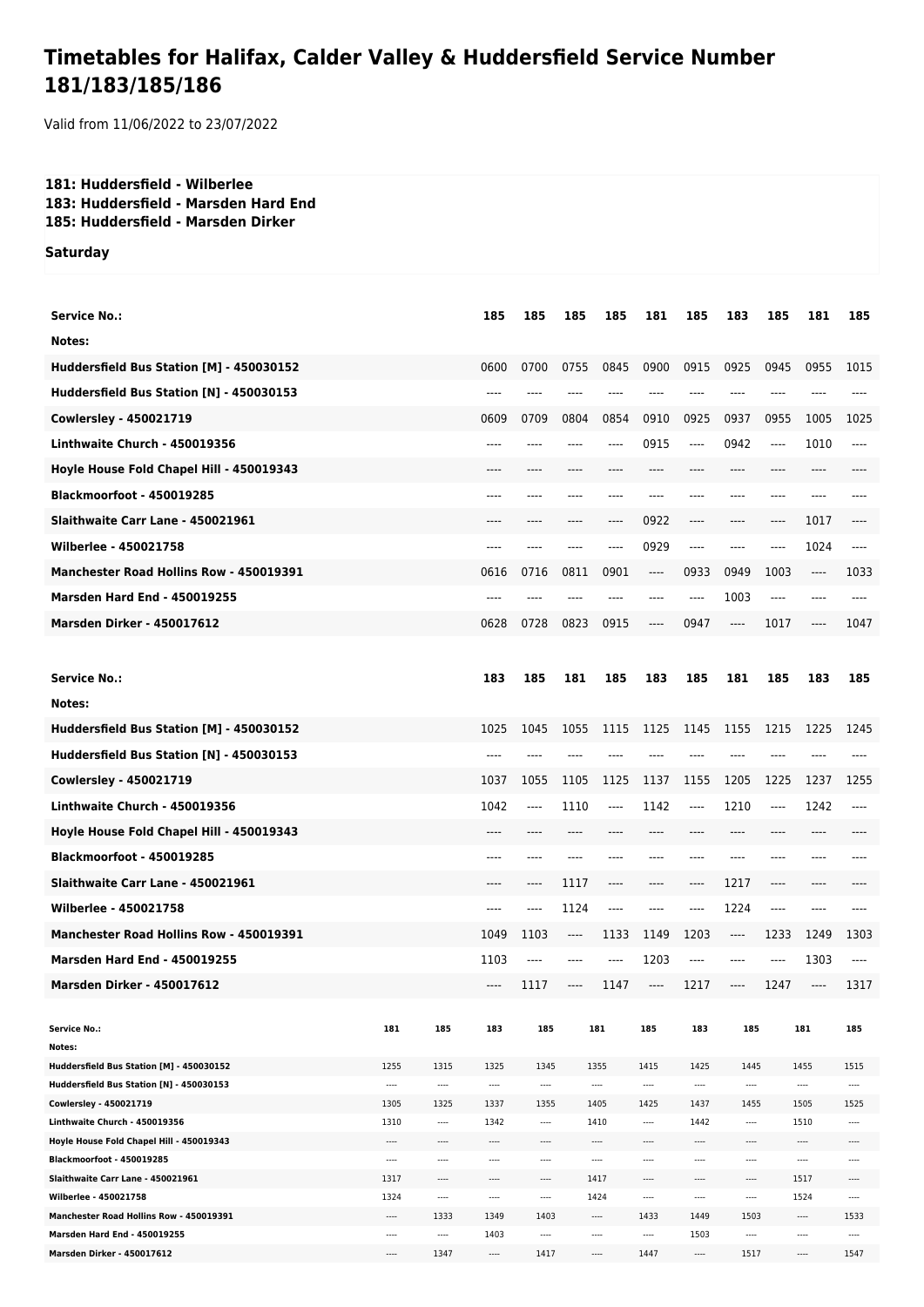| Service No.:                             | 183      | 185   | 181                           | 185  | 183     | 185      | 181                           | 185  | 183      | 185   |
|------------------------------------------|----------|-------|-------------------------------|------|---------|----------|-------------------------------|------|----------|-------|
| Notes:                                   |          |       |                               |      |         |          |                               |      |          |       |
| Huddersfield Bus Station [M] - 450030152 | 1525     | 1545  | 1555                          | 1615 | 1625    | 1645     | 1655                          | 1715 | 1725     | 1745  |
| Huddersfield Bus Station [N] - 450030153 | $---$    |       |                               |      |         |          |                               |      |          |       |
| Cowlersley - 450021719                   | 1537     | 1555  | 1605                          | 1625 | 1637    | 1655     | 1705                          | 1725 | 1737     | 1755  |
| Linthwaite Church - 450019356            | 1542     | ----  | 1610                          | ---- | 1642    | ----     | 1710                          | ---- | 1742     | $---$ |
| Hoyle House Fold Chapel Hill - 450019343 | $---$    | ----  | ----                          | ---- | ----    | $---$    | ----                          | ---- | $---$    |       |
| Blackmoorfoot - 450019285                | $---$    | ----  | ----                          | ---- |         | $---$    | ----                          | ---- | ----     |       |
| Slaithwaite Carr Lane - 450021961        |          | ----  | 1617                          | ---- |         | ----     | 1717                          | ---- |          |       |
| Wilberlee - 450021758                    | $---$    | ----  | 1624                          | ---- | ----    | $---$    | 1724                          | ---- | $---$    |       |
| Manchester Road Hollins Row - 450019391  | 1549     | 1603  | $\hspace{1.5cm} \textbf{---}$ | 1633 | 1649    | 1703     | $\hspace{1.5cm} \textbf{---}$ | 1733 | 1749     | 1803  |
| <b>Marsden Hard End - 450019255</b>      | 1603     | $---$ | ----                          | ---- | 1703    | $\cdots$ | ----                          | ---- | 1803     | $---$ |
| <b>Marsden Dirker - 450017612</b>        | $---$    | 1617  | $---$                         | 1647 | $-----$ | 1717     | ----                          | 1747 | $---$    | 1817  |
|                                          |          |       |                               |      |         |          |                               |      |          |       |
| <b>Service No.:</b>                      | 185      | 183   | 185                           | 183  | 185     | 183      | 185                           | 183  | 185      | 183   |
| Notes:                                   |          |       |                               |      |         |          |                               |      |          |       |
| Huddersfield Bus Station [M] - 450030152 | 1815     | ----  | 1900                          | 1925 | 2000    | 2030     | 2100                          | 2145 | 2200     | 2245  |
| Huddersfield Bus Station [N] - 450030153 | $\cdots$ | 1835  | $---$                         |      |         | ----     |                               |      |          |       |
| Cowlersley - 450021719                   | 1825     | 1847  | 1910                          | 1935 | 2010    | 2040     | 2110                          | 2155 | 2210     | 2255  |
| Linthwaite Church - 450019356            | $---$    | 1852  | $---$                         | 1939 | ----    | 2044     | ----                          | 2159 | $\cdots$ | 2259  |
| Hoyle House Fold Chapel Hill - 450019343 |          |       |                               |      |         |          |                               |      |          |       |
| Blackmoorfoot - 450019285                | ----     | ----  |                               |      |         | ----     | ----                          | ---- |          |       |
| Slaithwaite Carr Lane - 450021961        | ----     |       |                               |      |         |          | ----                          | ---- | ----     |       |
| Wilberlee - 450021758                    | $---$    | ----  | ----                          |      |         |          | ----                          | ---- | ----     |       |
| Manchester Road Hollins Row - 450019391  | 1833     | 1859  | 1917                          | 1946 | 2017    | 2051     | 2117                          | 2206 | 2217     | 2306  |
| <b>Marsden Hard End - 450019255</b>      | ----     | 1911  | $---$                         | 1958 | ----    | 2103     | ----                          | 2218 | $\cdots$ | 2318  |
| <b>Marsden Dirker - 450017612</b>        | 1847     | ----  | 1929                          | ---- | 2029    | ----     | 2129                          | ---- | 2229     | ----  |
|                                          |          |       |                               |      |         |          |                               |      |          |       |
| <b>Service No.:</b>                      |          |       |                               |      |         |          |                               |      | 185      |       |
| Notes:                                   |          |       |                               |      |         |          |                               |      |          |       |
| Huddersfield Bus Station [M] - 450030152 |          |       |                               |      |         |          |                               |      | 2300     |       |
| Huddersfield Bus Station [N] - 450030153 |          |       |                               |      |         |          |                               |      |          |       |
| Cowlersley - 450021719                   |          |       |                               |      |         |          |                               |      | 2310     |       |
| Linthwaite Church - 450019356            |          |       |                               |      |         |          |                               |      | ----     |       |
| Hoyle House Fold Chapel Hill - 450019343 |          |       |                               |      |         |          |                               |      |          |       |
| <b>Blackmoorfoot - 450019285</b>         |          |       |                               |      |         |          |                               |      |          |       |
| Slaithwaite Carr Lane - 450021961        |          |       |                               |      |         |          |                               |      |          |       |
| Wilberlee - 450021758                    |          |       |                               |      |         |          |                               |      | ----     |       |
| Manchester Road Hollins Row - 450019391  |          |       |                               |      |         |          |                               |      | 2317     |       |
| <b>Marsden Hard End - 450019255</b>      |          |       |                               |      |         |          |                               |      |          |       |
| <b>Marsden Dirker - 450017612</b>        |          |       |                               |      |         |          |                               |      | 2329     |       |

**181: Wilberlee - Huddersfield 183: Marsden Hard End - Huddersfield 185: Marsden Dirker - Huddersfield 186: Huddersfield - Marsden Dirker**

**Saturday**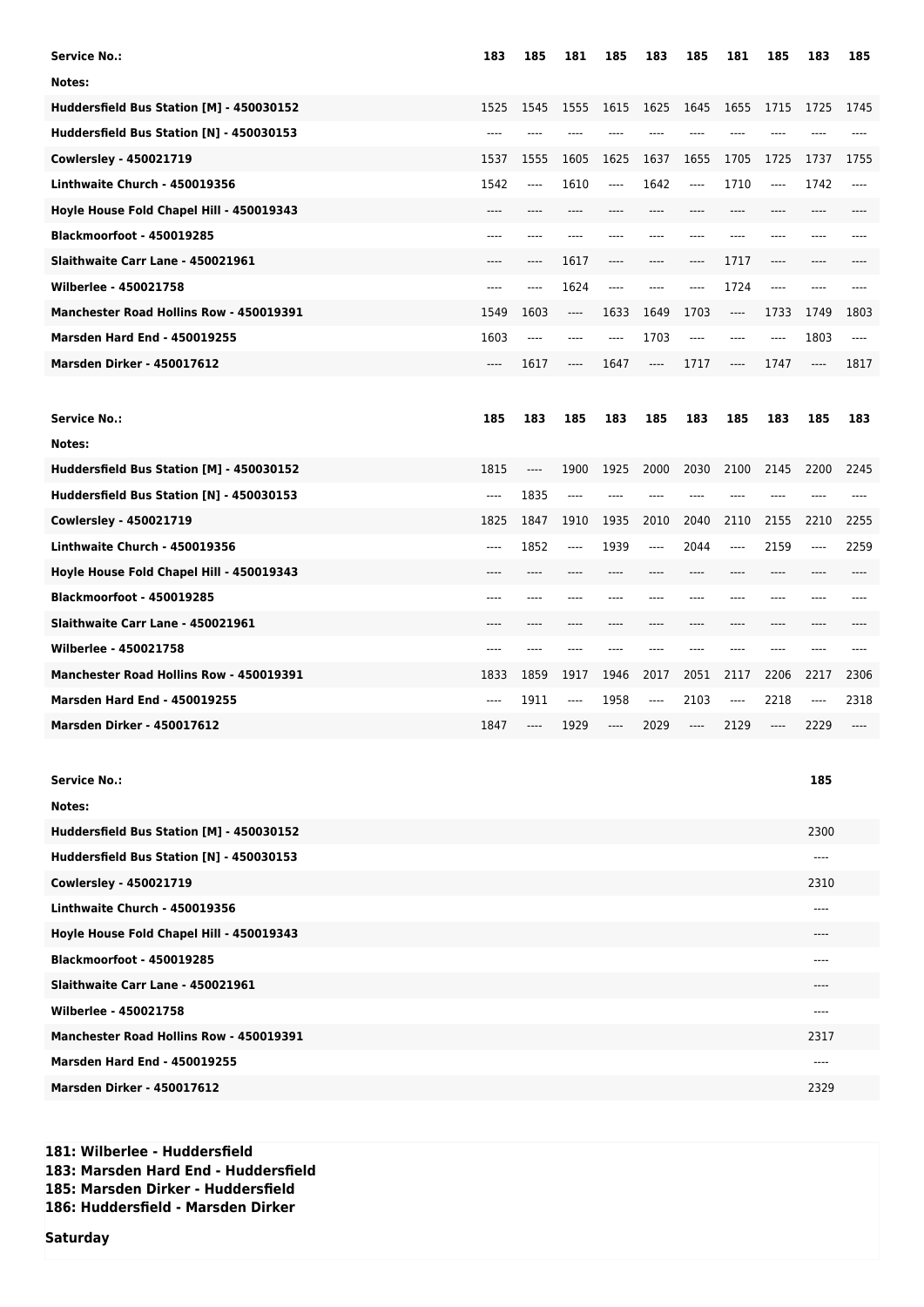| Service No.:                                                                        | 185      | 183   | 185  | 183   | 185      | 181     | 185                           | 183                                                  | 185  | 181  |
|-------------------------------------------------------------------------------------|----------|-------|------|-------|----------|---------|-------------------------------|------------------------------------------------------|------|------|
| Notes:                                                                              |          |       |      |       |          |         |                               |                                                      |      |      |
| <b>Marsden Dirker - 450019264</b>                                                   | 0630     | $---$ | 0740 | $---$ | 0827     | ----    | 0847                          | $\hspace{0.05cm}\rule{0.7pt}{0.1ex}\hspace{0.025cm}$ | 0924 | ---- |
| <b>Marsden Hard End - 450019255</b>                                                 | $-----$  | 0707  | ---- | 0807  | $---$    | ----    | ----                          | 0907                                                 | ---- |      |
| <b>Wilberlee - 450021758</b>                                                        |          | ----  |      | ----  |          | 0833    | ----                          | $---$                                                | ---- | 0933 |
| Blackmoorfoot - 450019285                                                           | ----     | ----  |      |       |          | ----    | ----                          | ----                                                 | ---- |      |
| <b>Manchester Road Hollins Row - 450019392</b>                                      | 0639     | 0718  | 0749 | 0818  | 0836     | 0841    | 0856                          | 0918                                                 | 0936 | 0943 |
| Linthwaite Church - 450019357                                                       |          |       |      |       |          |         |                               |                                                      |      |      |
|                                                                                     | $-----$  | 0726  | ---- | 0826  | $-----$  | 0849    | ----                          | 0926                                                 | ---- | 0951 |
| <b>Cowlersley - 450021720</b>                                                       | 0647     | 0733  | 0757 | 0833  | 0844     | 0853    | 0904                          | 0933                                                 | 0946 | 0958 |
| Huddersfield Bus Station - 450030167                                                | 0659     | 0748  | 0809 | 0848  | 0856     | 0908    | 0919                          | 0948                                                 | 1001 | 1013 |
| Huddersfield Market Street [M2] - 450017208                                         |          |       |      |       |          |         |                               |                                                      |      |      |
|                                                                                     |          |       |      |       |          |         |                               |                                                      |      |      |
| <b>Service No.:</b>                                                                 | 185      | 183   | 185  | 181   | 185      | 183     | 185                           | 181                                                  | 185  | 183  |
| Notes:                                                                              |          |       |      |       |          |         |                               |                                                      |      |      |
| Marsden Dirker - 450019264                                                          | 0954     | $---$ | 1024 | ----  | 1054     | ----    | 1124                          | ----                                                 | 1154 |      |
| <b>Marsden Hard End - 450019255</b>                                                 | $---$    | 1007  | ---- | $---$ | $---$    | 1107    | $---$                         | $---$                                                | ---- | 1207 |
| <b>Wilberlee - 450021758</b>                                                        | $---$    | ----  | ---- | 1033  | $---$    | $-----$ | $\hspace{1.5cm} \textbf{---}$ | 1133                                                 | ---- | ---- |
| <b>Blackmoorfoot - 450019285</b>                                                    | $---$    | ----  | ---- | ----  |          | ----    | ----                          | $---$                                                | ---- | ---- |
| Manchester Road Hollins Row - 450019392                                             | 1006     | 1018  | 1036 | 1043  | 1106     | 1118    | 1136                          | 1143                                                 | 1206 | 1218 |
| Linthwaite Church - 450019357                                                       | $---$    | 1026  | ---- | 1051  | ----     | 1126    | ----                          | 1151                                                 | ---- | 1226 |
| <b>Cowlersley - 450021720</b>                                                       | 1016     | 1033  | 1046 | 1058  | 1116     | 1133    | 1146                          | 1158                                                 | 1216 | 1233 |
| Huddersfield Bus Station - 450030167                                                | 1031     | 1048  | 1101 | 1113  | 1131     | 1148    | 1201                          | 1213                                                 | 1231 | 1248 |
| Huddersfield Market Street [M2] - 450017208                                         | $---$    |       |      |       |          |         |                               |                                                      |      |      |
|                                                                                     |          |       |      |       |          |         |                               |                                                      |      |      |
|                                                                                     |          |       |      |       |          |         |                               |                                                      |      |      |
| Service No.:                                                                        | 185      | 181   | 185  | 183   | 185      | 181     | 185                           | 183                                                  | 185  | 181  |
| Notes:                                                                              |          |       |      |       |          |         |                               |                                                      |      |      |
| <b>Marsden Dirker - 450019264</b>                                                   | 1224     | $---$ | 1254 | ----  | 1324     | $-----$ | 1354                          | ----                                                 | 1424 |      |
| <b>Marsden Hard End - 450019255</b>                                                 |          |       |      | 1307  |          |         |                               | 1407                                                 |      |      |
| Wilberlee - 450021758                                                               | ----     | 1233  | ---- | ----  |          | 1333    | ----                          | $-----$                                              |      | 1433 |
| <b>Blackmoorfoot - 450019285</b>                                                    | $---$    |       |      |       |          |         |                               | ----                                                 |      |      |
| Manchester Road Hollins Row - 450019392                                             | 1236     | 1243  | 1306 | 1318  | 1336     | 1343    | 1406                          | 1418                                                 | 1436 | 1443 |
| Linthwaite Church - 450019357                                                       | $\cdots$ | 1251  | ---- | 1326  | $---$    | 1351    | ----                          | 1426                                                 | ---- | 1451 |
| <b>Cowlersley - 450021720</b>                                                       | 1246     | 1258  | 1316 | 1333  | 1346     | 1358    | 1416                          | 1433                                                 | 1446 | 1458 |
| Huddersfield Bus Station - 450030167                                                | 1301     | 1313  | 1331 | 1348  | 1401     | 1413    | 1431                          | 1448                                                 | 1501 | 1513 |
| Huddersfield Market Street [M2] - 450017208                                         | ----     |       |      |       |          |         |                               |                                                      |      |      |
|                                                                                     |          |       |      |       |          |         |                               |                                                      |      |      |
|                                                                                     |          |       |      |       |          |         |                               |                                                      |      |      |
| <b>Service No.:</b>                                                                 | 185      | 183   | 185  | 181   | 185      | 183     | 185                           | 181                                                  | 185  | 183  |
| Notes:                                                                              |          |       |      |       |          |         |                               |                                                      |      |      |
| <b>Marsden Dirker - 450019264</b>                                                   | 1454     | ----  | 1524 | ----  | 1554     | ----    | 1624                          | ----                                                 | 1654 |      |
| <b>Marsden Hard End - 450019255</b>                                                 | ----     | 1507  | ---- | ----  | $\cdots$ | 1607    | $\hspace{1.5cm} \textbf{---}$ | $---$                                                | ---- | 1707 |
| Wilberlee - 450021758                                                               | ----     | ----  | ---- | 1533  | $---$    | ----    | ----                          | 1633                                                 | ---- | ---- |
| Blackmoorfoot - 450019285                                                           | $-- -$   | ----  | ---- | ----  |          |         | ----                          |                                                      |      |      |
| Manchester Road Hollins Row - 450019392                                             | 1506     | 1518  | 1536 | 1543  | 1606     | 1618    | 1636                          | 1643                                                 | 1706 | 1718 |
| Linthwaite Church - 450019357                                                       | ----     | 1526  | ---- | 1551  | ----     | 1626    | ----                          | 1651                                                 | ---- | 1726 |
| <b>Cowlersley - 450021720</b>                                                       | 1516     | 1533  | 1546 | 1558  | 1616     | 1633    | 1646                          | 1658                                                 | 1716 | 1733 |
| Huddersfield Bus Station - 450030167<br>Huddersfield Market Street [M2] - 450017208 | 1531     | 1548  | 1601 | 1613  | 1631     | 1648    | 1701                          | 1713                                                 | 1731 | 1748 |